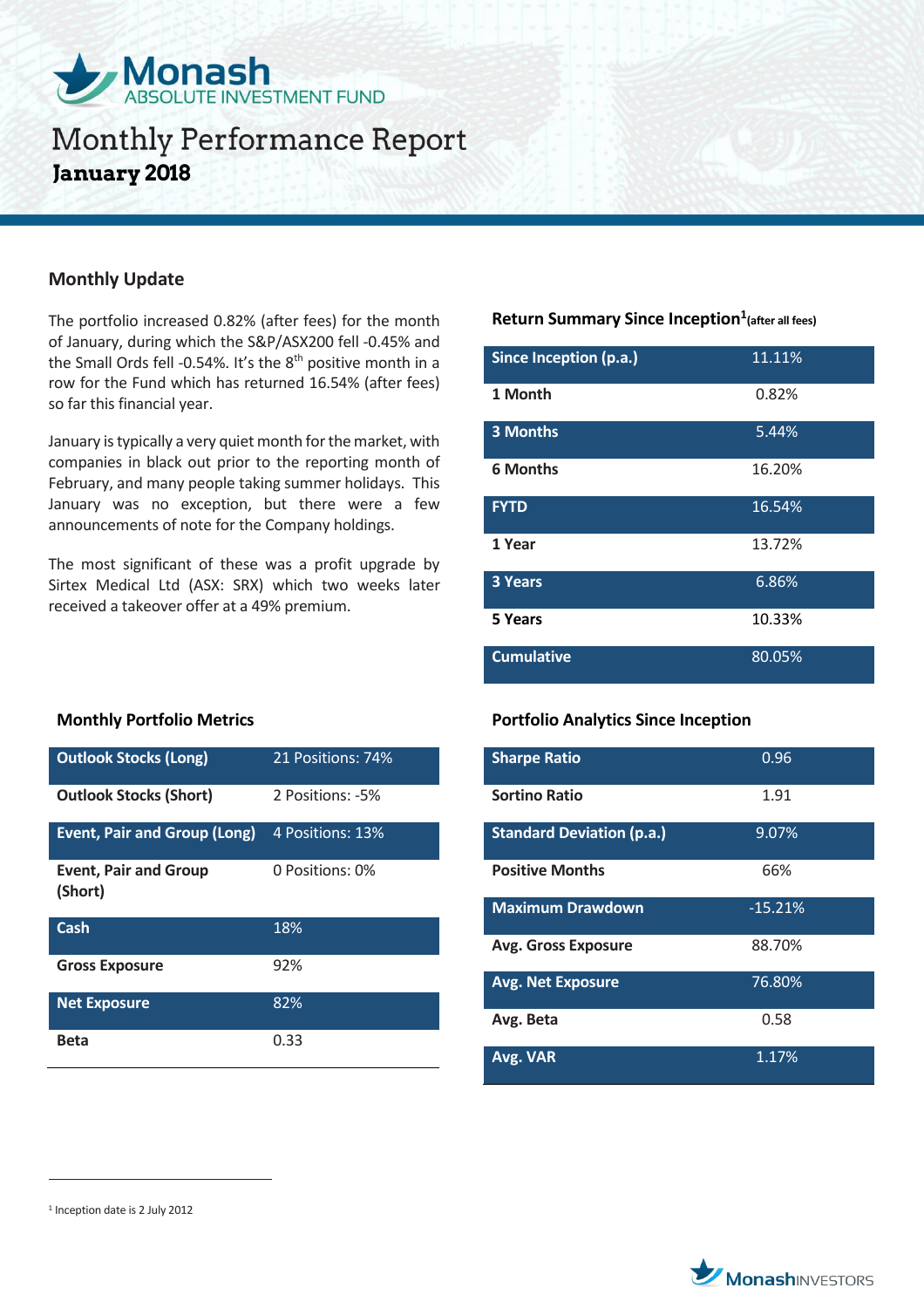

Sirtex ("SRX") manufactures and distributes a liver cancer treatment that applies targeted radiation therapy known as SIR-Spheres Y-90 resin microspheres.

Although Sirtex is a great Australian success story, it is a company with a chequered history. FY17 was a particularly bad year for Sirtex, with

- 1. flattish revenue growth despite increasing volumes, leading to analyst profit downgrades (see the bar charts)
- 2. the departure of its Managing Director following concerns over the timing of his share sales
- 3. a major medical trial applying Sir-Spheres failing to meet its end point.
- 4.

While Sirtex's "underlying" Net Profit After Tax fell 20% in FY17 to \$42m, its reported profit was a Net Loss After Tax of \$26m due to asset impairment charges following the failure of the medical trial.

Prior to these problems SRX had been trading on about a 12 month forward Price Earnings ("PE") ratio of around 30x on its underlying profit (which is typical for many healthcare stocks) but following these issues it fell to around 15x on lower earnings forecasts. As a result, the share price more than halved.



Source: SRX - UBS Australasia Conference 2017 (CEO presentation dated 14/11/2017)

Following the appointment of a new managing director the company began to implement a turnaround strategy focussing on costs and revenues, and by November 2017 the company was claiming that Profit Before Tax had been stabilised.

At this point the company had become interesting to us as a potential investment opportunity, our view being that it was trading at a substantial PE discount to its healthcare peers, and if it could continue to run smoothly for another 6 months it would substantially rerate.

Monash Investors is the investment manager of the Fund. The Trust Company (RE Services) Limited ABN 45 003 278 831, AFSL 235 150 ("Perpetual") is responsible entity of, and issuer of units in, the Fund. The inception date of the Fund is 2nd July 2012. financial or other decision. This information does not take into account your investment objectives, particular needs or financial situation. Monash Investors, Winston Capital and Perpetual do not accept liability for any Performance figures assume reinvestment of income. Past performance is not a reliable indicator of future performance. Comparisors are provided for information purposes only and are not a direct comparison against benchmar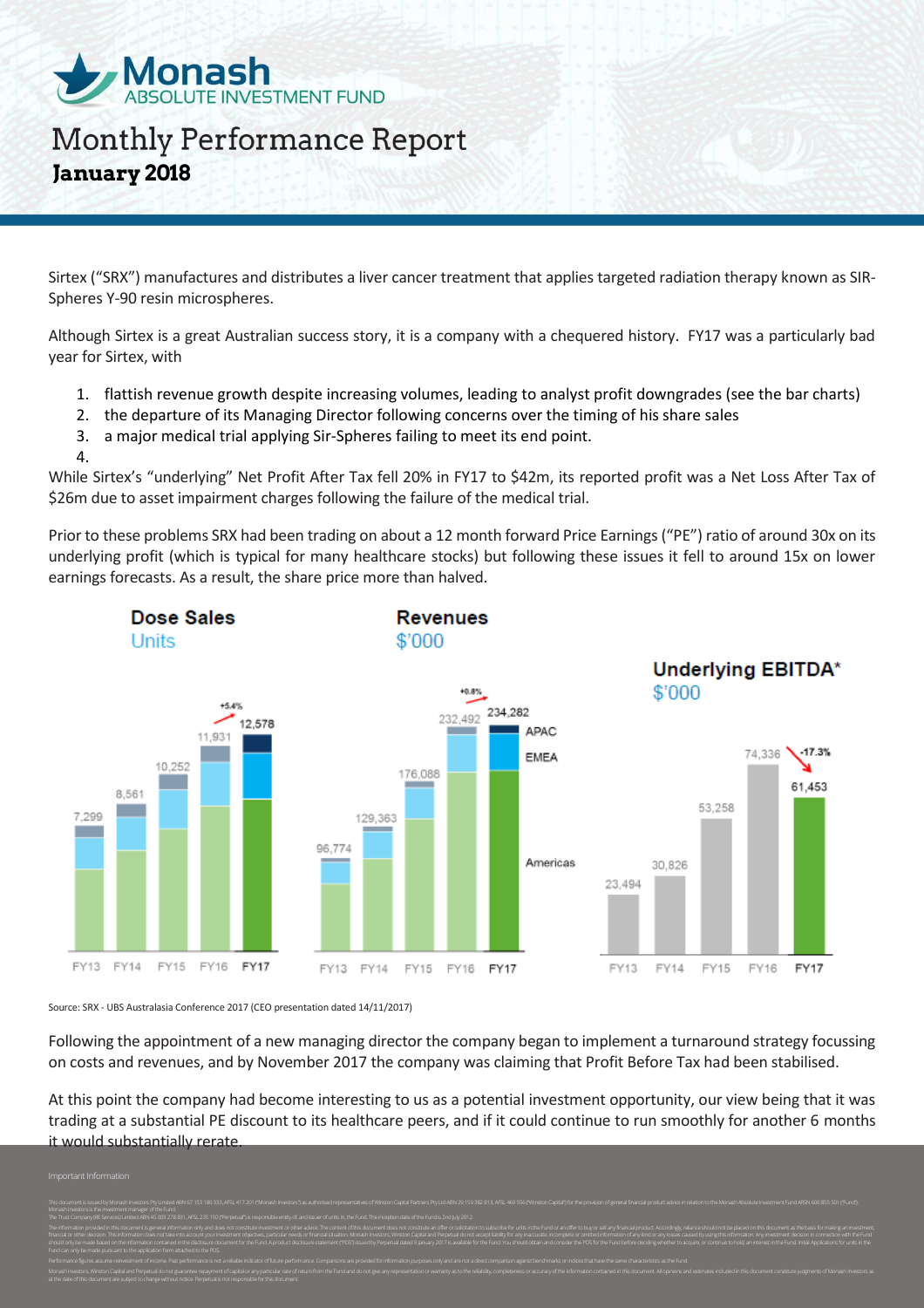

However, while the new CEO could control costs and productivity, getting revenue growth back on track was not going to be an easy turnaround, as it had a strong competitor and the company had lost market share. As a result, we did not invest at that time, but waited until the outlook was more certain.

On 17 January 2018, SRX provided a trading update ahead of its half year result which was to be the following month. The new FY18 guidance materially beat analyst expectations. It was about 14% higher than expected mostly due to its cost out program and the company stated that it expected dose sales to accelerate over the rest of the year.

At this point, the stock qualified as a Long Event Trade/Stock<sup>i</sup>, and the Fund purchased shares. We expected that if the business could stay on track it would lead to a re-rating of the stock over the next 6 months of at least 30%, to be closer to that of other Health Care shares with similar attributes.

We didn't have to wait long to get the re-rating. Two weeks later on 30 January 2018 SRX announced it had a binding Scheme of Implementation Deed with Varian Medical Systems, Inc (NYSE: VAR) to acquire 100% of the shares in Sirtex for \$28 per share in cash, a premium of 49% to its last close.

Monash Investors is the investment manager of the Fund. The Trust Company (RE Services) Limited ABN 45 003 278 831, AFSL 235 150 ("Perpetual") is responsible entity of, and issuer of units in, the Fund. The inception date of the Fund is 2nd July 2012. financial or other decision. This information does not take into account your investment objectives, particular needs or financial situation. Monash Investors, Winston Capital and Perpetual do not accept liability for any Performance figures assume reinvestment of income. Past performance is not a reliable indicator of future performance. Comparisors are provided for information purposes only and are not a direct comparison against benchmar